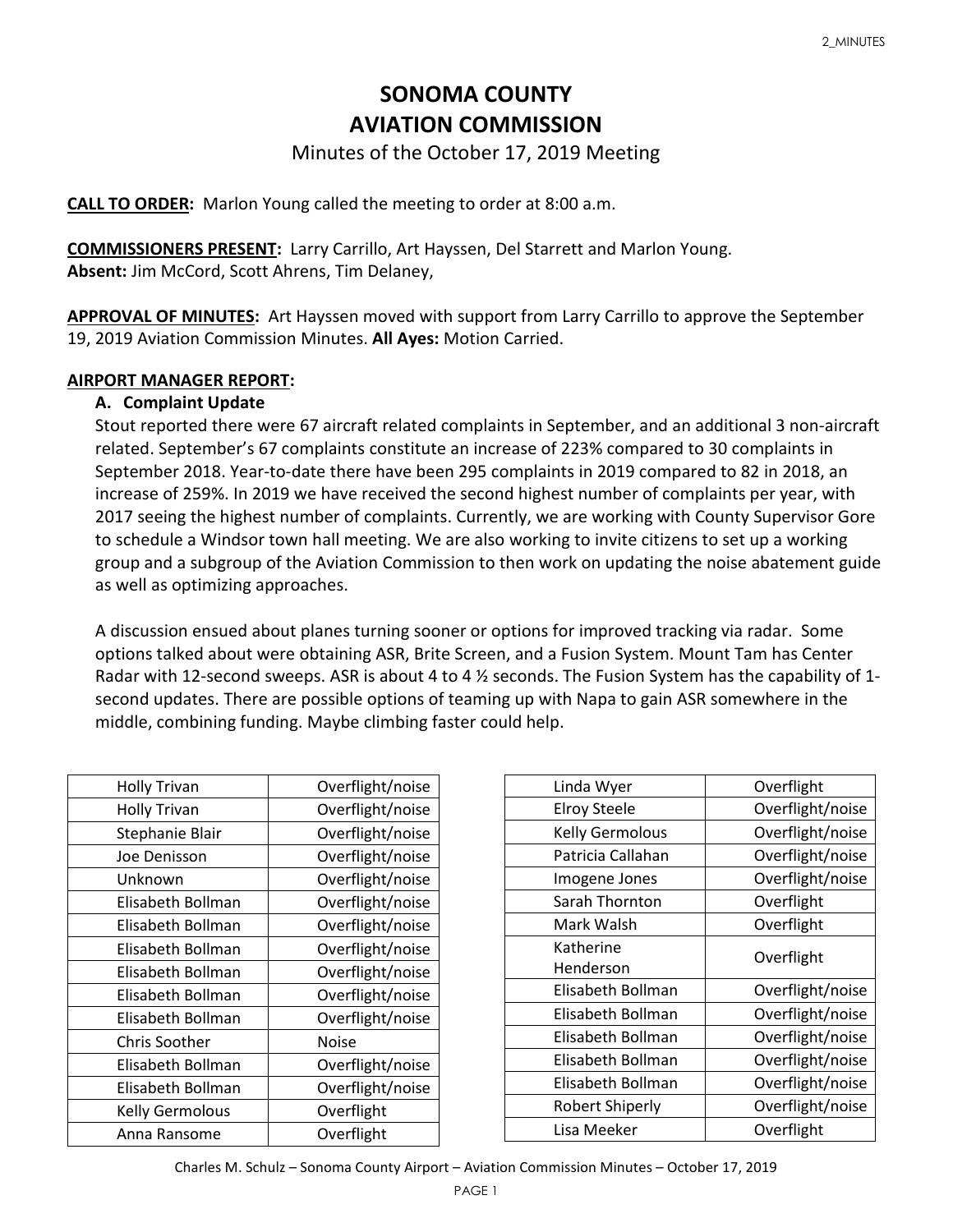| <b>Cindy Shiperly</b>   | <b>Balloons too</b><br>low |
|-------------------------|----------------------------|
| Lois Fisher             | Overflight/noise           |
| George Tuttle           | Overflight                 |
| Dave Oliver             | Overflight/noise           |
| Phil Anacker            | Overflight/noise           |
| Gwynn O'Gara            | Overflight/noise           |
| Paula Pietromonaco      | Overflight/noise           |
| <b>Robert Catterton</b> | Overflight/noise           |
| <b>Holly Trivan</b>     | Overflight/noise           |
| <b>Holly Trivan</b>     | Overflight/noise           |
| <b>Mark Spaulding</b>   | Overflight/noise           |
| <b>Holly Trivan</b>     | Overflight/noise           |
| <b>Holly Trivan</b>     | Overflight/noise           |
| <b>Holly Trivan</b>     | Overflight/noise           |
| <b>Robert Catterton</b> | Overflight/noise           |
| Elisabeth Bollman       | Overflight/noise           |
| Sharon Unknown          | Overflight/noise           |

| William Wackerman         | Overflight/noise |
|---------------------------|------------------|
| James McGowan             | Overflight/noise |
| Lisa McCalley-<br>Sprague | Overflight       |
| Jill Segalas-Springer     | Overflight/noise |
| Laura Sprague             | Speed            |
| Lisa McCalley-<br>Sprague | Overflight/noise |
| Paula Pietromanaco        | Overflight       |
| Paula Pietromanaco        | Overflight/noise |
| Gwynn O'Gara              | Overflight/noise |
| Susan Zimmerman           | Overflight/noise |
| Barbara Wolfe             | Overflight/noise |
| Ryan Kelly                | Overflight/noise |
| Deborah Burger            | Overflight       |
| <b>Nancy Mills</b>        | Overflight       |
| Charles Unknown           | Overflight       |

## **B. Tower Report/Update**

There were 8,567 operations in August 2019, compared to 7,855 in August 2018; an increase of 9.1%. Year to date there have been 49,575 operations compared to 49,826 in 2018, a decrease of 0.5%. Lucas confirmed the tower now has fiber to the tower but not completely installed. The tower is still having internet issues. There is a new controller in the tower. He has 9 years military radar experience, but the tower is new to him. He will come on board in the next week or two. Young thanked the tower for helping during the Air Show. Hayssen thanked the tower for their participation and providing more opportunities for women in aviation. The tower will participate in the next career fair. Hayssen provided the historical background that in the 1970s, STS was a leader providing opportunities for women in aviation. In the 1990s, the participation of Women in aviation dropped.

#### **C. Airline Update**

September 2019 Total Passengers number was 52,962, compared to 43,480 in September 2018; a 21.8% increase. The YTD Total Passengers number was 361,981 for September 2019, compared to 334,160 for September 2018; an 8.3% increase. September set a monthly record for passenger volume.

Stout reported attending a recent meeting with Alaska at their headquarters. The topic of discussion was schedules for next year. Looking at adding an additional flight to San Diego for 2020. There is some interest going back to Las Vegas, plus seasonal trips to Palm Springs, but not in 2020. Meetings are set with American and United in November. No date has been set to meet with Sun Country yet. Los Angeles American flight is suspended at the end of December and Dallas suspends in January.

#### **D. Projects Update**

• **Painting Projects:** Centerlines and lead offs have been painted. There will be no edge line painting until spring 2020. Painting efficiency has improved due to experienced painters on Operations staff.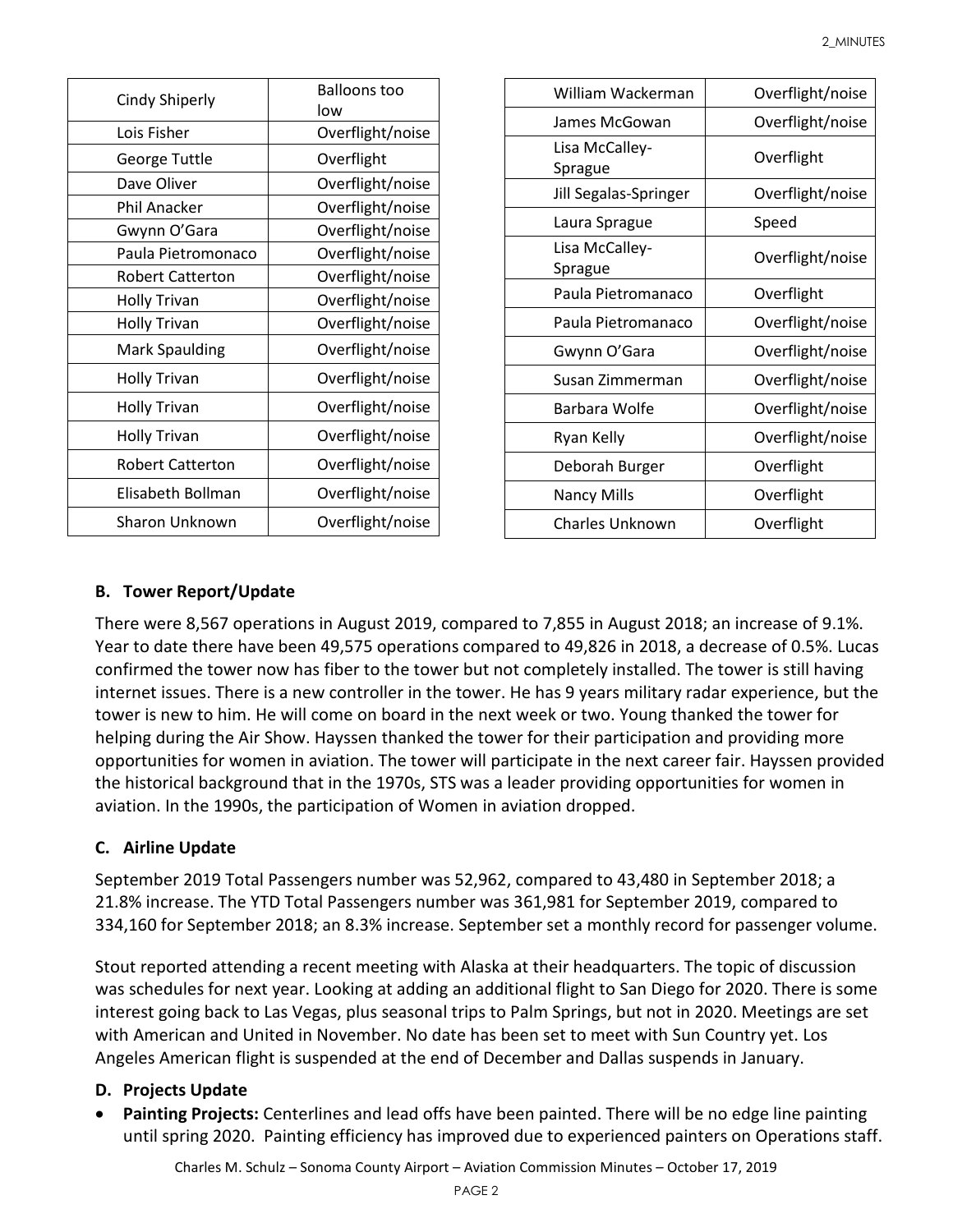- **Hangar Roof Work:** Over the next two weeks, roof work on hangars will be completed by maintenance and extra-help. Roof repair work takes four people to comply with fall protection requirements.
- **Modular Tent Expansion:** Should start in December or January, and be completed by July.
- **Solar Panels in Parking Lot B:** Currently working on tower glare analysis. The team took photos from the tower at a time when glare was likely. The tower will work on a letter to the FAA in support of the location. Solar panels will save 1,000 metric tons of Green House Gas emissions per year. We are also exploring kiosks in the terminal, for travelers to contribute towards reduction of GHG, and we are working with the County's Energy and Sustainability Department (ESD) to bring these online next year with certified validation of projects.
- **Airport Management Software:** Interviews to be conducted next Monday, hoping for a decision and start of implementation by end of year, to be operational by July  $1<sup>st</sup>$ . Young will be one of the panelists.
- **Parking Lot Management:** Management draft agreement going to the BOS in November. A switch over will likely occur February 1st.
- **Spot 2 Repairs:** Not completed yet. Just prior to repairing, we detected a new deflection, due to moved parking. The area needed further repairs. The contractor did not prepare for a 50% increase in the job. We are currently looking at permanent repairs to occur in January or February.

#### **E. Runway Safety Action Team (RSAT) Update**

None. Stout reported Mead & Hunt is working on geometry and the modification to standards requests.

## **F. Runway Approaches**

Stout reported that we have been working on optimizing the Runway 14 approach. With the number of complaints, we should look at all approaches, and review the full picture. Members of the public expressed their unhappiness with the current approach. Stout and Hayssen expressed that not all pilots are using the correct approaches and that pilot education is a big factor. Some approach factors include: western approach has staggered drops, sub optimal power settings on various approaches, terrain interference on various approaches, some safety issues with other approaches, low altitude turning causes more noise, and multiple factors regarding a straight-in approach.

# **G. Sheriff's Garden/Jail Facilities**

Stout reported there was a meeting a week ago to discuss when the garden will be abandoned. Stout is anticipating twelve months from now the start of hangar development and rental car facilities development. There will be cost savings for the Sheriff moving green houses to other locations and giving up land. Stout reported that it was a very productive meeting. Young asked if the Sheriff is currently paying. Stout responded that the decision is still with the County Administrators Office. The Sheriff is looking at a budget adjustment. Young asked about Commissioners assisting. Stout confirmed not at this time.

# **ACTION ITEMS**

There were no action items at this time.

# **DISCUSSION ITEMS**

**A. Airport Department Structure Update:** Young reported he would meet with Delaney. He also reported that based on discussion with San Luis Obispo Airport, they recommended not changing structure during large projects. We need an initial meeting, but we should not pursue a change until after the Airport construction projects. We should continue in the future to look at discussions. The Board of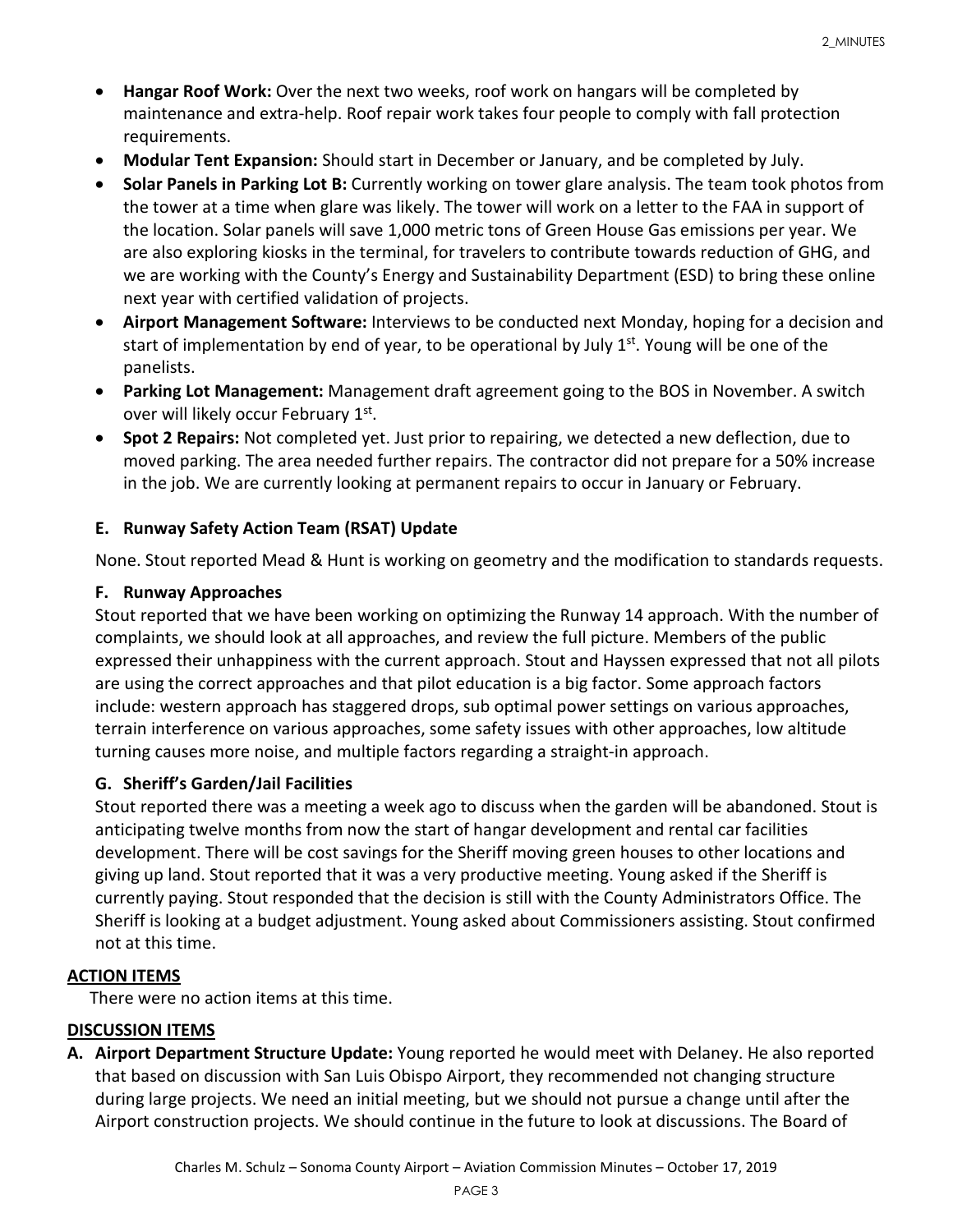Supervisors had the incorrect idea that the Airport was looking at becoming an Airport Authority, and we need to make sure the BOS understands that the goal is to review the possibility of the Airport becoming its own Department in the County system.

- **B.** Terminal Modernization Project: *(This discussion occurred prior to the Airport Managers Report to allow for a presentation from Mead & Hunt).* Stout confirmed that the Airport is at about 50% design. Staff from the design team composed of Mead & Hunt and the Construction Manager at Risk team from Q&D Construction were present at the meeting. Tim Dacey from Mead & Hunt walked through plans, phasing and drawings of the terminal modernization project. Phase 1 of the terminal design would consist of the expansion of the current tent structure to enable moving terminal facilities to a temporary location prior to Phase 2. Once construction of the tent expansion is complete we would break ground to move the security checkpoint to the tent. The overall look and feel of the expanded terminal will be "entering wine county" using wood beams, high ceilings, viewing windows, cement and steel. Hayssen asked about location of car rentals. Stout confirmed plans for car a rental facility to the South of the terminal. Hayssen mentioned that the location of the restaurant's patio area would have obstructed viewing of the aircraft. Dacey confirmed that is true but that the baggage claim area would have ample viewing angles. Starrett asked about the phase for the final checkpoint. Dacey confirmed the third phase. Starrett expressed his concern that people are still confused about where to check in even though there are current directional signs. Dacey confirmed that construction required building a new structure first before moving specific stations around. Dacey also confirmed construction would add 300 seats. Carrillo commented that he liked the window treatments and high ceilings. Hayssen commented that arrivals seem more integrated. Young asked about the ARFF relocation. Stout answered, plans have changed per the FAA review and we are currently looking for a new site, with a goal of 3 years. Young asked about furthest response time from the ARFF and Stout confirmed needs to be located within 3 minutes of the midpoint of Runway 20. We are working with Sonoma County Fire to review the possibility of a joint station.
- **C. Noise Abatement Guide**: Stout reported that we are looking at a deeper review of complaints. We are undergoing some staff shortages at this time. The goal will be to determine the various modes of flight so that we can update based on impacts and find problem areas in the next few weeks. A new Administrative Aide will start on 10/22, and she will assist. Hayssen read a note from McCord (absent at this meeting) confirming he will work with Hayssen to help with the Noise Abatement update. Stout will work with Tim McNab, Town Manager, to attend a Windsor Town Council meeting in November. Young confirmed that he would also attend the Windsor Town Council meeting.

#### **NEW BUSINESS**

No new business at this time.

#### **PUBLIC COMMENT**

Several members of the public expressed their concerns that neighbors were moving out of the neighborhood because of an increase in noise. One member of the public expressed that noise problems are predominantly coming from 14. The noise is so loud it is rattling windows. He believes a western approach rather than an eastern approach would make all the difference. Neighbors are organizing to express their concerns and this member of the public is willing to volunteer to serve on the working group mentioned. Discussion with the Commissioners and Stout continued, including a debate of various approaches and possible solutions. Stout expressed that consistency is important. Young confirmed that more detailed data helps to determine trends to inform a solution. Members of the public asked what has changed to increase traffic. Stout confirmed that the number of flights has not changed, but there was changes in the fleet mix, with the CQ400 replaced by the E175, which does have a different sound.